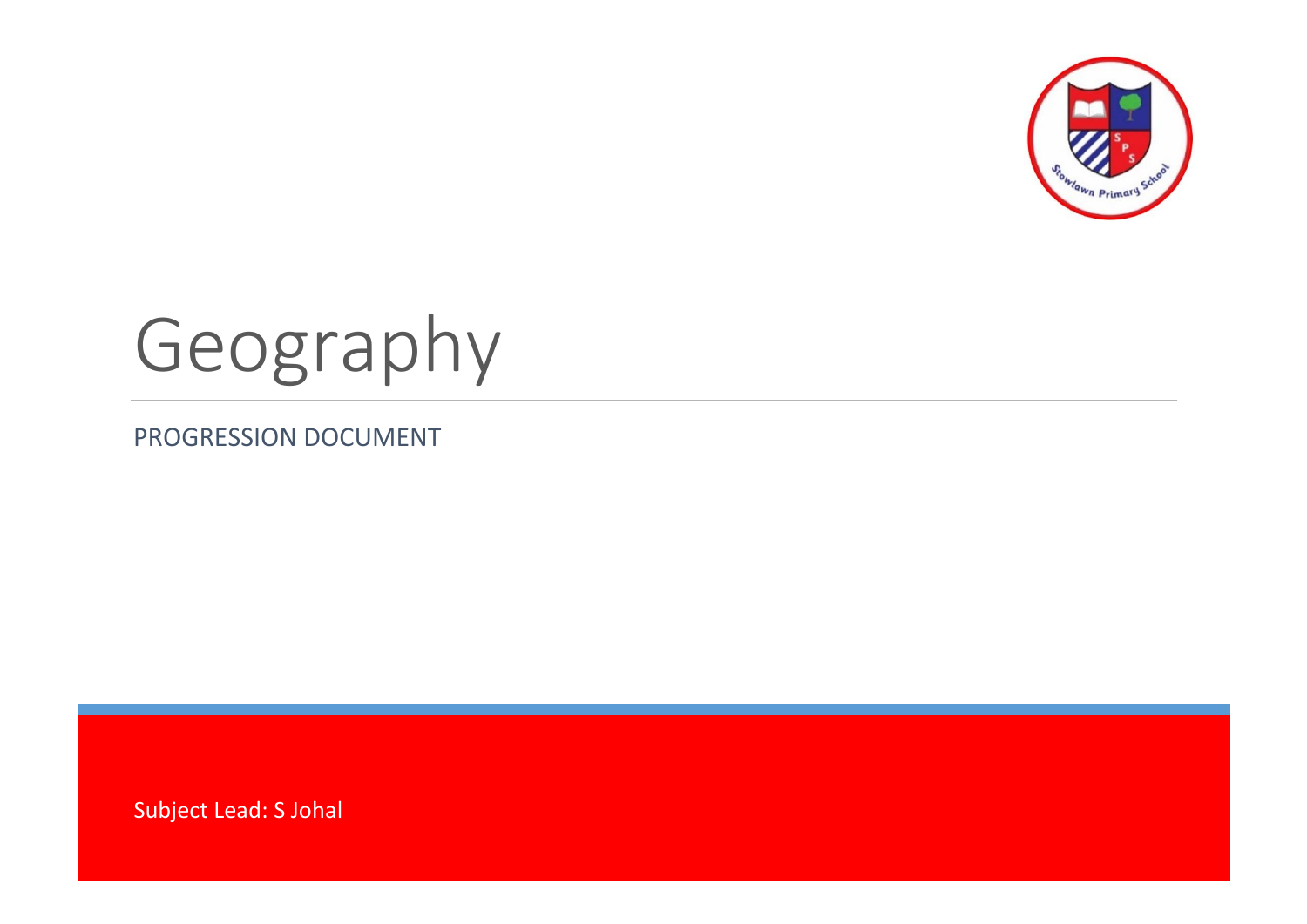### End of Reception Expectations

By the end of Early Years, children should be able to;

- Describe their immediate environment using knowledge from observation, discussion, stories, non-fiction texts and maps.
- Explain some similarities and differences between life in this country and life in other countries, drawing on knowledge from stories, non-fiction texts and (when appropriate) maps.

| <b>Nursery</b>                                                     | Reception                                                                                                                                                                                                                                                                                                                                  |
|--------------------------------------------------------------------|--------------------------------------------------------------------------------------------------------------------------------------------------------------------------------------------------------------------------------------------------------------------------------------------------------------------------------------------|
| Shows an awareness that there are different countries in the world | Explore the natural world around them<br>Describe what they see, hear and feel outside<br>Can discuss differences in environments<br>Recognises some similarities and differences between life in different<br>countries<br>Shows an awareness of what maps are used for<br>Explore the changing seasons in the natural world around them. |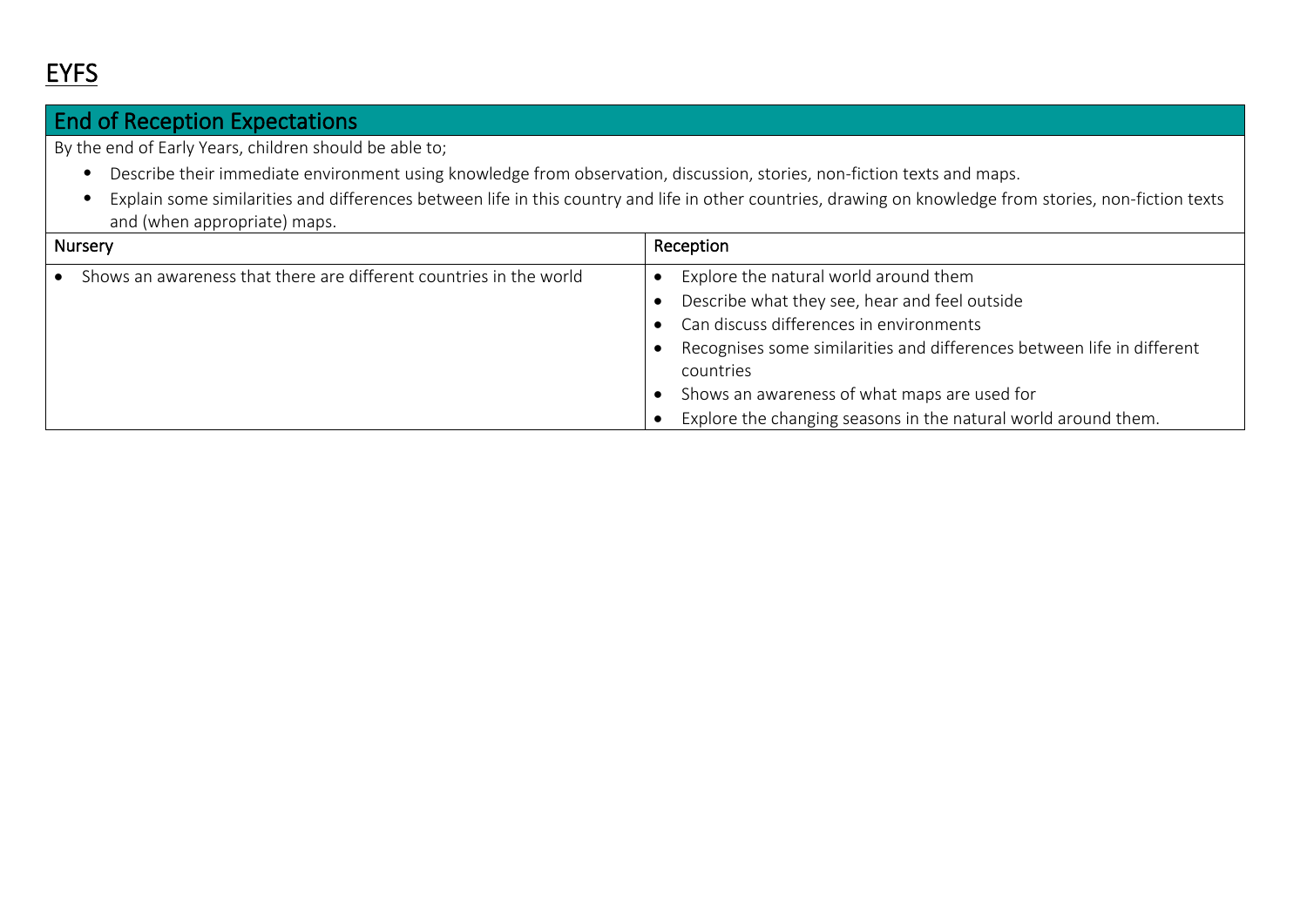### Aim KS1

Aims The national curriculum for geography aims to ensure that all pupils: develop contextual knowledge of the location of globally significant places – both terrestrial and marine – including their defining physical and human characteristics and how these provide a geographical context for understanding the actions of processes.

understand the processes that give rise to key physical and human geographical features of the world, how these are interdependent and how they bring about spatial variation and change over time.

are competent in the geographical skills needed to:

collect, analyse and communicate with a range of data gathered through experiences of fieldwork that deepen their understanding of geographical processes.

interpret a range of sources of geographical information, including maps, diagrams, globes, aerial photographs and Geographical Information Systems (GIS).

communicate geographical information in a variety of ways, including through maps, numerical and quantitative skills and writing at length. Geography – key stages 1 and 2.

Attainment targets By the end of each key stage, pupils are expected to know, apply and understand the matters, skills and processes specified in the relevant programme of study. Schools are not required by law to teach the example content in [square brackets].

## KS1

Pupils should develop knowledge about the world, the United Kingdom and their locality. They should understand basic subject-specific vocabulary relating to human and physical geography and begin to use geographical skills, including first-hand observation, to enhance their locational awareness.

#### KS2

Pupils should extend their knowledge and understanding beyond the local area to include the United Kingdom and Europe, North and South America. This will include the location and characteristics of a range of the world's most significant human and physical features. They should develop their use of geographical knowledge, understanding and skills to enhance their locational and place knowledge.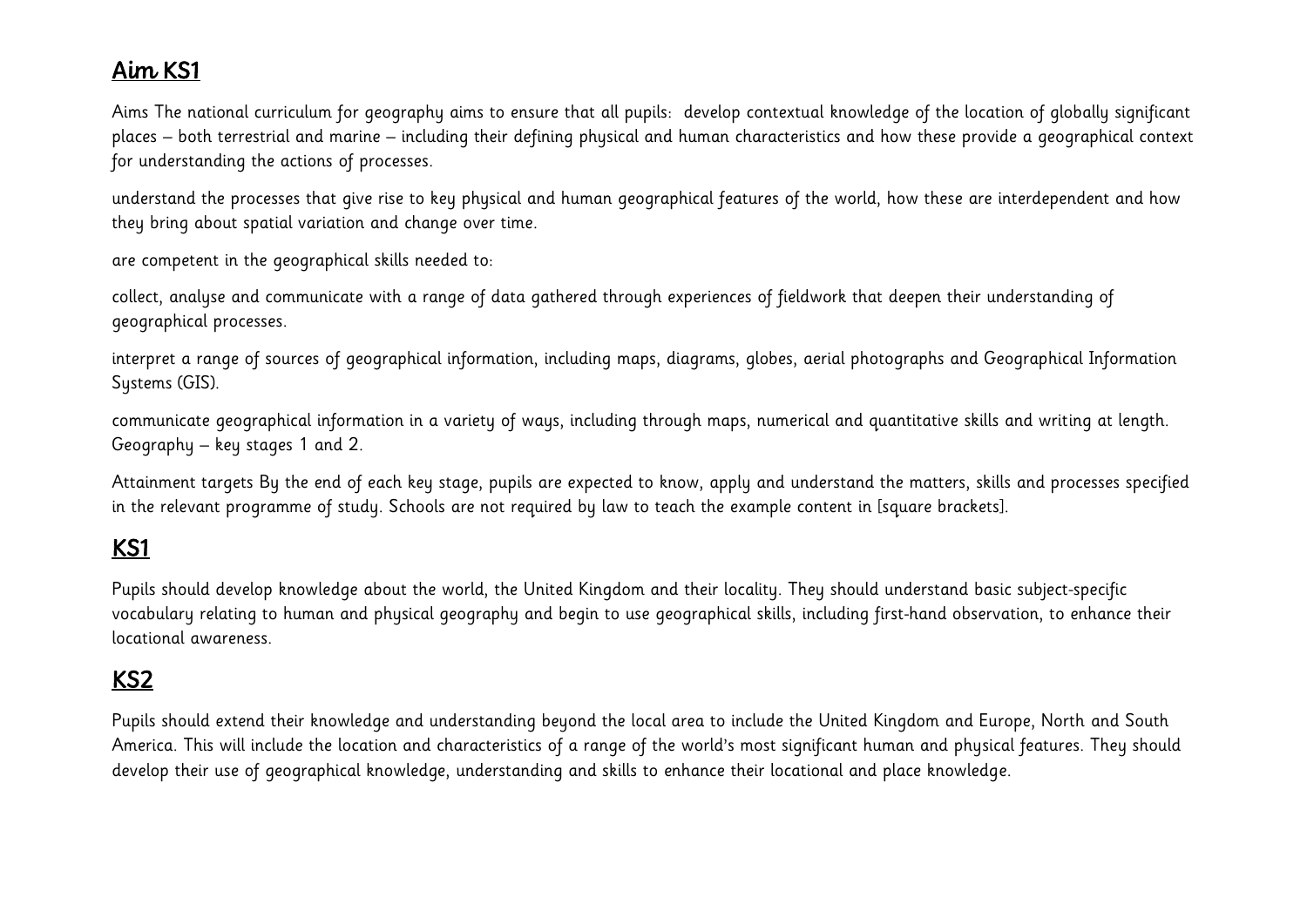| KS1                                                                                                                                                                                                          |                                                                                                                                                                                                                                                                                                                                                    | LKS2                                                                                                                                                                                                                                                                                                                                                                                                                                                                                                                                                                                                                      |                                                                                                                                                                                                                                                                                                                                                                                                                                                              | UPKS2                                                                                                                                                                                                                                                                                                                                                                                                                                                                                                                          |                                                                                                                                                                                                                                                                                                                                                                                                                                                                                  |                                                                                                                                                                                                                                                                                                          |
|--------------------------------------------------------------------------------------------------------------------------------------------------------------------------------------------------------------|----------------------------------------------------------------------------------------------------------------------------------------------------------------------------------------------------------------------------------------------------------------------------------------------------------------------------------------------------|---------------------------------------------------------------------------------------------------------------------------------------------------------------------------------------------------------------------------------------------------------------------------------------------------------------------------------------------------------------------------------------------------------------------------------------------------------------------------------------------------------------------------------------------------------------------------------------------------------------------------|--------------------------------------------------------------------------------------------------------------------------------------------------------------------------------------------------------------------------------------------------------------------------------------------------------------------------------------------------------------------------------------------------------------------------------------------------------------|--------------------------------------------------------------------------------------------------------------------------------------------------------------------------------------------------------------------------------------------------------------------------------------------------------------------------------------------------------------------------------------------------------------------------------------------------------------------------------------------------------------------------------|----------------------------------------------------------------------------------------------------------------------------------------------------------------------------------------------------------------------------------------------------------------------------------------------------------------------------------------------------------------------------------------------------------------------------------------------------------------------------------|----------------------------------------------------------------------------------------------------------------------------------------------------------------------------------------------------------------------------------------------------------------------------------------------------------|
| Name and locate the world's seven continents and five<br>oceans.<br>Name, locate and identify characteristics of the four<br>countries and capital cities of the United Kingdom and<br>its surrounding seas. |                                                                                                                                                                                                                                                                                                                                                    | locate the world's countries, using maps to focus on<br>Europe (including the location of Russia) and<br>concentrating on their environmental regions, key<br>physical and human characteristics, countries, and major<br>cities.<br>Name and locate counties and cities of the United<br>Kingdom, geographical regions and their identifying<br>human and physical characteristics, key topographical<br>features and land-use patterns; and understand how<br>some of these aspects have changed over time.<br>Identify the position and significance of latitude,<br>longitude, Equator, Northern Hemisphere, Southern |                                                                                                                                                                                                                                                                                                                                                                                                                                                              | locate the world's countries, using maps to focus on<br>North and South America, concentrating on their<br>environmental regions, key physical and human<br>characteristics, countries, and major cities.<br>Name and locate counties and cities of the United<br>Kingdom, geographical regions and their identifying<br>human and physical characteristics, key topographical<br>features (including hills, mountains, coasts and rivers).                                                                                    |                                                                                                                                                                                                                                                                                                                                                                                                                                                                                  |                                                                                                                                                                                                                                                                                                          |
|                                                                                                                                                                                                              |                                                                                                                                                                                                                                                                                                                                                    |                                                                                                                                                                                                                                                                                                                                                                                                                                                                                                                                                                                                                           | Hemisphere, the Tropics of Cancer and Capricorn, Arctic<br>and Antarctic Circle.                                                                                                                                                                                                                                                                                                                                                                             |                                                                                                                                                                                                                                                                                                                                                                                                                                                                                                                                |                                                                                                                                                                                                                                                                                                                                                                                                                                                                                  |                                                                                                                                                                                                                                                                                                          |
|                                                                                                                                                                                                              | Year 1                                                                                                                                                                                                                                                                                                                                             | Year 2                                                                                                                                                                                                                                                                                                                                                                                                                                                                                                                                                                                                                    | Year 3                                                                                                                                                                                                                                                                                                                                                                                                                                                       | Year 4                                                                                                                                                                                                                                                                                                                                                                                                                                                                                                                         | Year 5                                                                                                                                                                                                                                                                                                                                                                                                                                                                           | Year 6                                                                                                                                                                                                                                                                                                   |
|                                                                                                                                                                                                              | Can the children name and<br>locate 4 countries?<br>Can they name the capital<br>cities of the UK?<br>Can the children use world<br>maps to identify the UK in<br>its position in the world?<br>Can the children find where<br>they live on a map of the<br>UK?<br>Can they point out the<br>north pole and the south<br>pole on a globe or atlas? | Can the children name and<br>locate the world's seven<br>continents?<br>Can they name the five<br>oceans?<br>Can they name, locate, and<br>identify characteristics of<br>the four countries and their<br>capital cities of the UK?<br>Can they name its<br>surrounding seas?<br>Can children describe<br>where countries are in<br>relation to the North and<br>South pole?<br>Can they find where the<br>equator is?                                                                                                                                                                                                    | Can they locate the world's<br>countries (using maps,<br>atlases globes or<br>digital/computer mapping),<br>using maps to focus on<br>Europe and location of<br>Russia (including their<br>capital cities)?<br>Can they name some of the<br>counties of the UK?<br>Can they identify the<br>significance of latitude,<br>longitude, the equator,<br>tropics of Cancer and<br>Capricorn?<br>Can they name several<br>countries in the Northern<br>Hemisphere? | Can they locate the world's<br>countries (using maps,<br>atlases globes or<br>digital/computer mapping)<br>focusing on Africa in<br>particular Madagascar<br>(including their major<br>cities)?<br>Can they identify the<br>position and significance of<br>Prime/Greenwich meridian<br>and time zones (including<br>day and night)?<br>Can children locate and<br>name neighbouring<br>countries and cities around<br>their chosen area?<br>Can the children identify<br>and name the Arctic and<br>Antarctic on a map/globe? | Can they locate the world's<br>countries (using maps,<br>atlases globes or<br>digital/computer mapping),<br>using maps to focus on<br>South America (including<br>major cities)?<br>Can children locate and<br>name counties and cities<br>around the UK on a map?<br>Can children describe this<br>place location in<br>comparison to other<br>countries/cities?<br>Can children begin to<br>recognise the climate of a<br>given country according to<br>its location on a map? | Can they locate the world's<br>countries (using maps,<br>atlases globes or<br>digital/computer mapping),<br>using maps to focus on<br>North and South America<br>(including major cities)?<br>Can children find and name<br>rivers in the UK?<br>Can children locate the<br>longest rivers in the world? |

Locational Knowledge

Locational Knowledge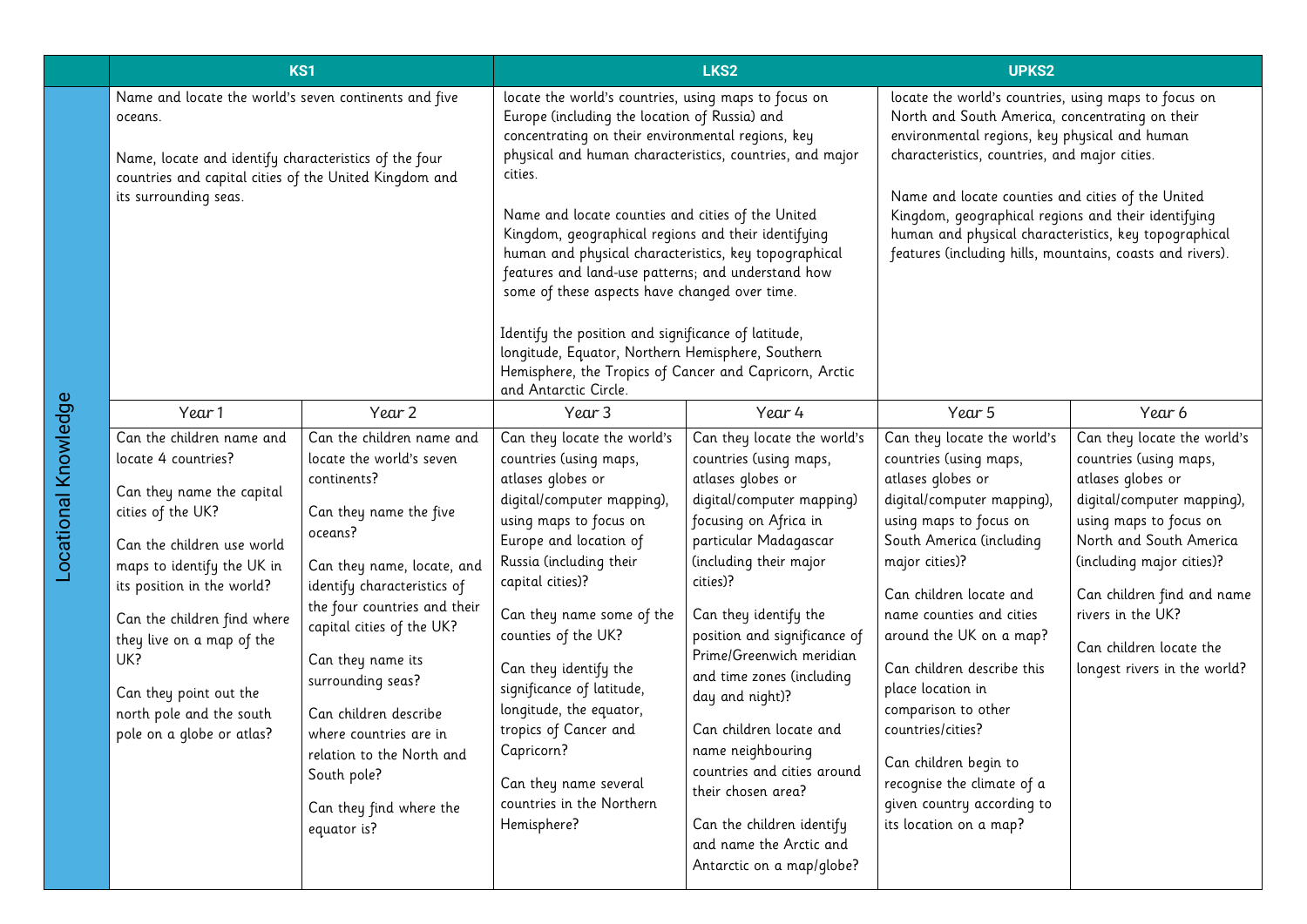|                                                                                                                                                                                                                                                                                                                                                                                                                                                    | KS1                                                                                                                                                                                                                                                                                                                                  |                                                                                                                                                                                                                                                                                                                                                | LKS <sub>2</sub>                                                                                                                                                                                             | <b>UPKS2</b>                                                                                                                                                                                                                                                                                                                                                   |                                                                                                                                                                                                                                                                                                                                                                        |
|----------------------------------------------------------------------------------------------------------------------------------------------------------------------------------------------------------------------------------------------------------------------------------------------------------------------------------------------------------------------------------------------------------------------------------------------------|--------------------------------------------------------------------------------------------------------------------------------------------------------------------------------------------------------------------------------------------------------------------------------------------------------------------------------------|------------------------------------------------------------------------------------------------------------------------------------------------------------------------------------------------------------------------------------------------------------------------------------------------------------------------------------------------|--------------------------------------------------------------------------------------------------------------------------------------------------------------------------------------------------------------|----------------------------------------------------------------------------------------------------------------------------------------------------------------------------------------------------------------------------------------------------------------------------------------------------------------------------------------------------------------|------------------------------------------------------------------------------------------------------------------------------------------------------------------------------------------------------------------------------------------------------------------------------------------------------------------------------------------------------------------------|
| Understand geographical similarities and differences<br>through studying the human and physical geography<br>of a small area of the United Kingdom, and of a small<br>area in a contrasting non-European country.                                                                                                                                                                                                                                  |                                                                                                                                                                                                                                                                                                                                      | Understand geographical similarities and differences<br>through the study of human and physical geography of<br>a region of the United Kingdom, a region in a European<br>country.                                                                                                                                                             |                                                                                                                                                                                                              | Understand geographical similarities and differences<br>through the study of human and physical geography of<br>a region of the United Kingdom and a region within<br>North or South America.                                                                                                                                                                  |                                                                                                                                                                                                                                                                                                                                                                        |
| Year 1                                                                                                                                                                                                                                                                                                                                                                                                                                             | Year 2                                                                                                                                                                                                                                                                                                                               | Year 3                                                                                                                                                                                                                                                                                                                                         | Year 4                                                                                                                                                                                                       | Year 5                                                                                                                                                                                                                                                                                                                                                         | Year 6                                                                                                                                                                                                                                                                                                                                                                 |
| Can they study their local<br>area?<br>Can they recognise human<br>and physical features in the<br>context of the local area<br>using fieldwork and<br>observational skills?<br>Can they understand<br>geographical similarities<br>and differences through<br>studying the human and<br>physical geography of a<br>small area of the UK,<br>(London) and of a small<br>area in a contrasting non-<br>European Country. (China,<br>Beijing. Asia)? | Case study:<br>Can they understand<br>geographical similarities<br>and differences through<br>studying the human<br>geography?<br>Can they understand the<br>physical geography of a<br>small area of the UK and<br>of a small area in a<br>contrasting non-European<br>Country?<br>Example:<br>UK Wolverhampton.<br>Australian town | Case study:<br>Can they compare a city in<br>the UK and Russia?<br>Can they compare human<br>characteristic?<br>Can they compare the<br>physical characteristics of<br>their chosen city?<br>Can they compare the<br>topographical features?<br>Can they discuss land use<br>patterns, considering how<br>these may have changed<br>over time? | Case study<br>Can they understand<br>geographical similarities<br>and difference through<br>study of a region of the UK<br>(Bilston - Black Country) in<br>comparison with an African<br>city in Madagascar? | Case study<br>Can they compare a city in<br>the UK and South<br>America?<br>Can they identify human<br>characteristic?<br>Can they discuss the<br>physical characteristics?<br>Can they identify the<br>topographical features?<br>Can they discuss land use<br>patterns, considering how<br>these may have changed<br>over time?<br>Example:<br>South America | Case study<br>Can they compare a city in<br>the UK and North<br>America?<br>Can they discuss the<br>human and physical<br>characteristics?<br>Can they identify the<br>topographical features?<br>Can they identify land use<br>patterns and consider how<br>these may have changed<br>over time?<br>Example:<br>UK town: __?<br>North American town: city<br>in Texas |

Place knowledge

Place knowledge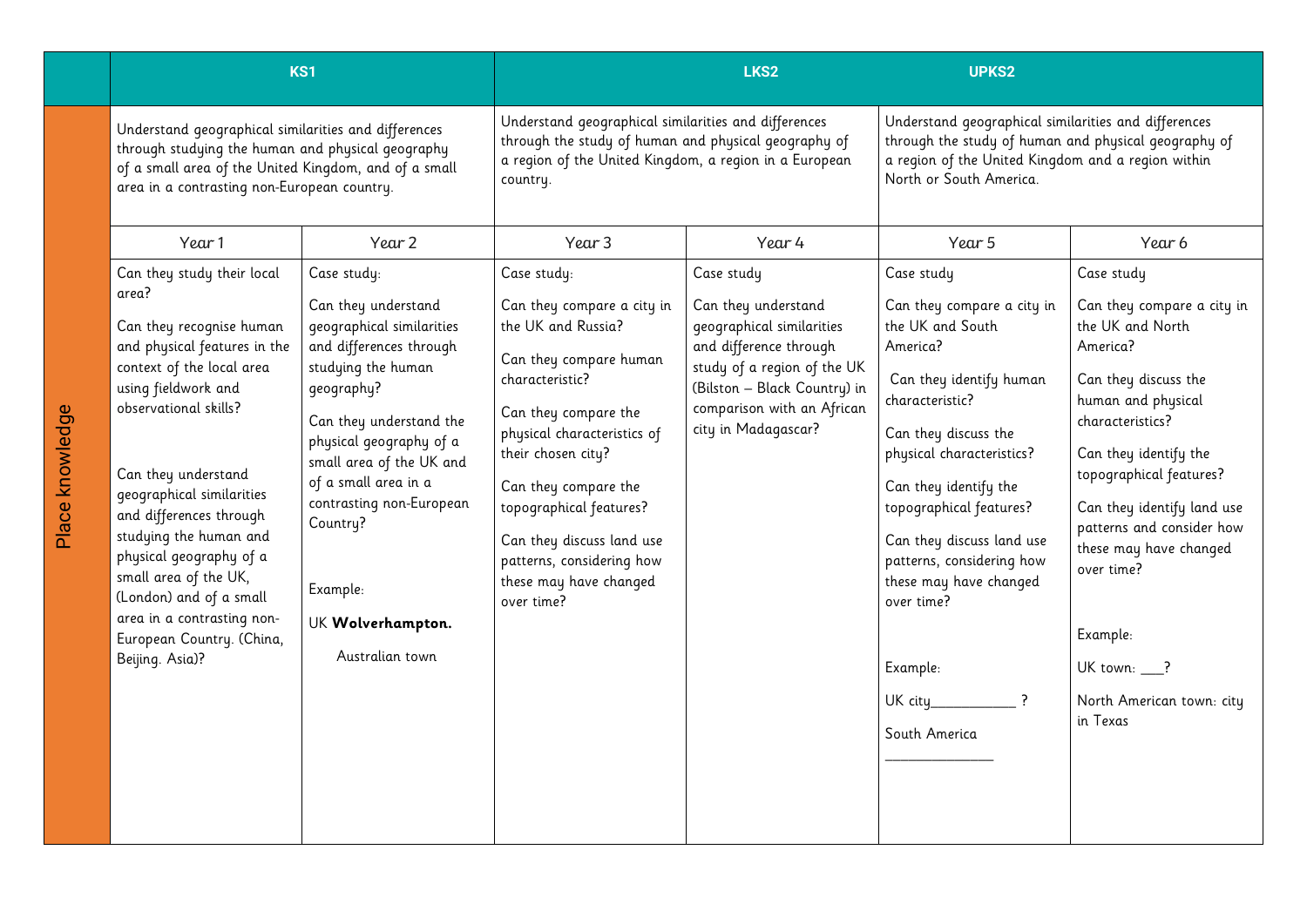| <b>KS1</b>                                                                                                                                                                                |                                                                                                                                                                                                                                                                                                                                                                                         | LKS2                                                                                                                                                                                                                                                                                                                                                                                                                                                                                                                                    |                                                                                                                                                                                                                                                                                                                                                                                                                                                  | <b>UPKS2</b>                                                                                                                                                                                                                                                                                                                                                                                                                                                                |                                                                                                                                                                                                                                                                                                                                                                                    |                                                                                                                                                                                                                                                                                                                                                                                                                                                                                                              |
|-------------------------------------------------------------------------------------------------------------------------------------------------------------------------------------------|-----------------------------------------------------------------------------------------------------------------------------------------------------------------------------------------------------------------------------------------------------------------------------------------------------------------------------------------------------------------------------------------|-----------------------------------------------------------------------------------------------------------------------------------------------------------------------------------------------------------------------------------------------------------------------------------------------------------------------------------------------------------------------------------------------------------------------------------------------------------------------------------------------------------------------------------------|--------------------------------------------------------------------------------------------------------------------------------------------------------------------------------------------------------------------------------------------------------------------------------------------------------------------------------------------------------------------------------------------------------------------------------------------------|-----------------------------------------------------------------------------------------------------------------------------------------------------------------------------------------------------------------------------------------------------------------------------------------------------------------------------------------------------------------------------------------------------------------------------------------------------------------------------|------------------------------------------------------------------------------------------------------------------------------------------------------------------------------------------------------------------------------------------------------------------------------------------------------------------------------------------------------------------------------------|--------------------------------------------------------------------------------------------------------------------------------------------------------------------------------------------------------------------------------------------------------------------------------------------------------------------------------------------------------------------------------------------------------------------------------------------------------------------------------------------------------------|
| Identify seasonal and daily weather patterns in the United<br>Kingdom and the location of hot and cold areas of the<br>world in relation to the Equator and the North and South<br>Poles. |                                                                                                                                                                                                                                                                                                                                                                                         | Can children describe and understand<br>physical geography, including climate zones, biomes<br>and vegetation belts, volcanoes and earthquakes.                                                                                                                                                                                                                                                                                                                                                                                         |                                                                                                                                                                                                                                                                                                                                                                                                                                                  | Can children describe and understand<br>physical geography, including rivers, mountains, and<br>the water cycle.                                                                                                                                                                                                                                                                                                                                                            |                                                                                                                                                                                                                                                                                                                                                                                    |                                                                                                                                                                                                                                                                                                                                                                                                                                                                                                              |
|                                                                                                                                                                                           | Use basic geographical vocabulary to refer to: key<br>physical features, including: beach, cliff, coast, forest,<br>hill, mountain, sea, ocean, river, soil, valley, vegetation,<br>season and weather.                                                                                                                                                                                 |                                                                                                                                                                                                                                                                                                                                                                                                                                                                                                                                         | Human geography: including types of settlement<br>and land use and the distribution of natural resources<br>including energy, food, minerals and water.                                                                                                                                                                                                                                                                                          |                                                                                                                                                                                                                                                                                                                                                                                                                                                                             | Human geography: economic activity including<br>trade links.                                                                                                                                                                                                                                                                                                                       |                                                                                                                                                                                                                                                                                                                                                                                                                                                                                                              |
|                                                                                                                                                                                           | Key human features, including: city, town, village,<br>factory, farm, house, office, port, harbour and shop.                                                                                                                                                                                                                                                                            |                                                                                                                                                                                                                                                                                                                                                                                                                                                                                                                                         |                                                                                                                                                                                                                                                                                                                                                                                                                                                  |                                                                                                                                                                                                                                                                                                                                                                                                                                                                             |                                                                                                                                                                                                                                                                                                                                                                                    |                                                                                                                                                                                                                                                                                                                                                                                                                                                                                                              |
|                                                                                                                                                                                           | Year 1                                                                                                                                                                                                                                                                                                                                                                                  | Year 2                                                                                                                                                                                                                                                                                                                                                                                                                                                                                                                                  | Year <sub>3</sub>                                                                                                                                                                                                                                                                                                                                                                                                                                | Year 4                                                                                                                                                                                                                                                                                                                                                                                                                                                                      | Year 5                                                                                                                                                                                                                                                                                                                                                                             | Year 6                                                                                                                                                                                                                                                                                                                                                                                                                                                                                                       |
|                                                                                                                                                                                           | Can the children identify<br>seasonal and daily weather<br>patterns in the UK?<br>Can they begin to explain<br>why they would wear<br>different clothes at<br>different times of the year?<br>Can they explain what they<br>might wear if they lived in<br>a very hot or a very cold<br>place?<br>Can they name key<br>physical features of London<br>and compare that with<br>Beijing? | Can the children identify<br>daily weather patterns in the<br>UK?<br>Can the children use world<br>maps to identify the UK in its<br>position in the world?<br>Can the children locate on a<br>globe and world map the hot<br>and cold areas of the world<br>including the Equator, the<br>North and South Pole?<br>Can children identify human<br>and physical features of the<br>local area on a n aerial map?<br>Can they describe some<br>human features of their own<br>locality and compare this<br>with a non-European locality? | Human Geography<br>Can the children discuss<br>the types of settlement<br>and land use in Stone<br>Age?<br>Can they describe why<br>certain areas appealed to<br>settlers?<br>Can they describe the<br>difference between early<br>settlements and towns<br>today?<br>What are natural<br>disasters?<br>Can the children describe<br>and understand key<br>aspects of physical<br>geography in context of<br>volcanoes?<br>Can they describe how | Can the children<br>understand what are<br>Biomes?<br>Can they locate Biomes on<br>Earth?<br>Can they identify the<br>climate is in Madagascar<br>and compare that with the<br>UK?<br>Can the children discuss<br>vegetation belts?<br><b>Human Geography</b><br>Can the children<br>understand and discuss the<br>distribution of natural<br>resources Madagascar<br>exports to the UK?<br>Can the children discuss<br>the need for renewable and<br>clean energy? Can the | Can the children name and<br>locate countries and cities<br>of the UK that have<br>mountains?<br>Can they describe<br>mountain environments?<br>Can they explain how<br>climate is different to that<br>of mountain climate?<br>Can they identify how<br>mountains attract tourism?<br>Can they compare the<br>negative and positives of<br>tourism in these<br>mountainous areas? | Can the children describe<br>and understand key aspects<br>of River?<br>Can the children describe<br>and understand key aspects<br>of the water cycle?<br><b>Human Geography</b><br>Can the children discuss<br>the Economic activity<br>during the Mayans?<br>Can they explain how<br>agriculture contributes to<br>the economy?<br>Can they report on the<br>effects Fairtrade has on<br>people's lives and our<br>resources?<br>Can children understand<br>the impact that large<br>companies have on the |
|                                                                                                                                                                                           |                                                                                                                                                                                                                                                                                                                                                                                         |                                                                                                                                                                                                                                                                                                                                                                                                                                                                                                                                         | volcanoes have an<br>impact on people's lives?                                                                                                                                                                                                                                                                                                                                                                                                   | understand why minerals<br>and water are important?                                                                                                                                                                                                                                                                                                                                                                                                                         |                                                                                                                                                                                                                                                                                                                                                                                    | lives of their<br>workers(fairtrade)?                                                                                                                                                                                                                                                                                                                                                                                                                                                                        |

Human and Physical Geography

**Human and Physical Geography**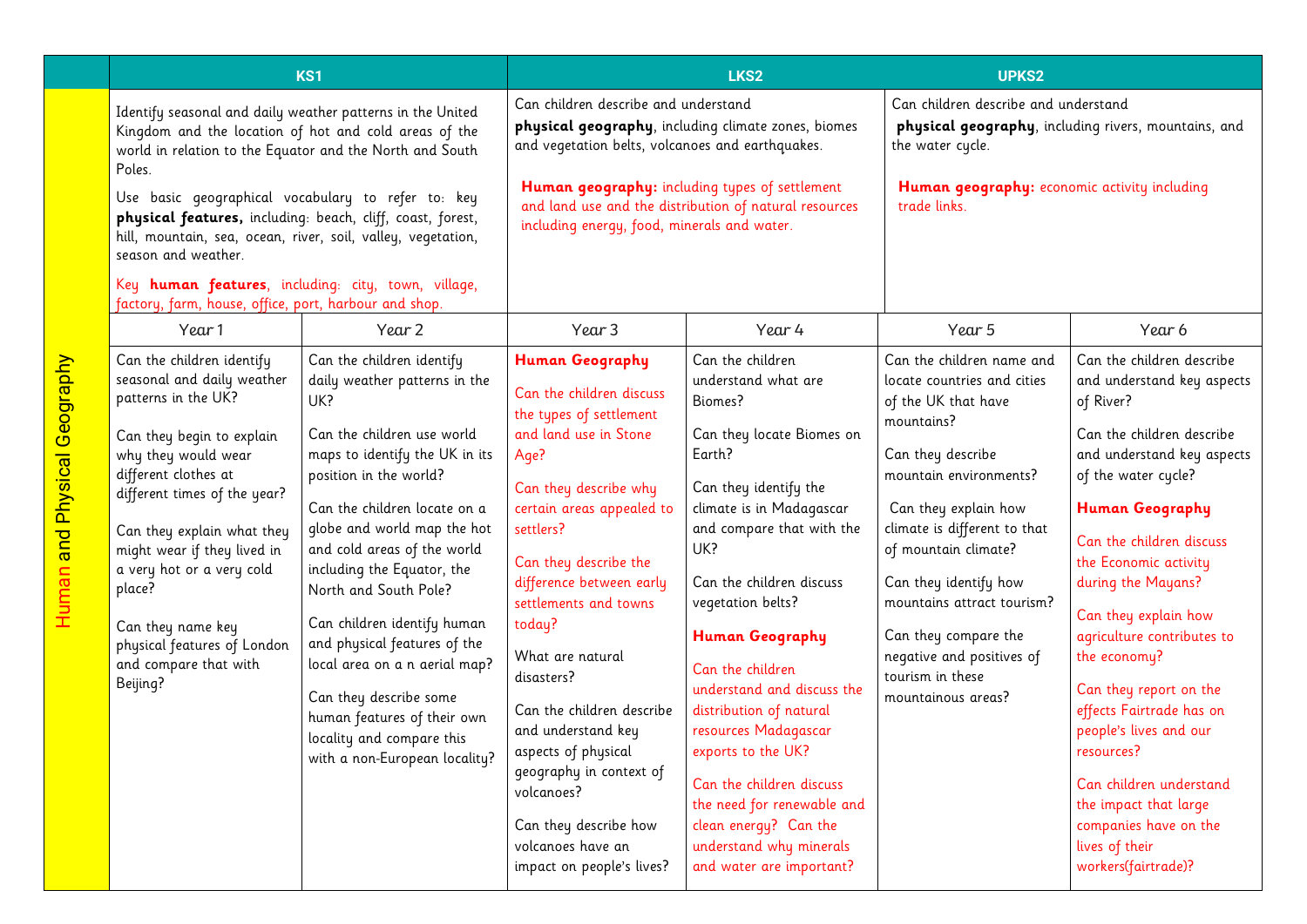|                                    |                                                                                                                                                                                                                                                                                                                                                                                                                                                                                                                                                                                                                                                                                                                                                                                                                      |                 | Can they talk about<br>some of the world's most<br>famous volcanoes?<br>Can the children describe<br>and discuss the key<br>aspects of geography in<br>context of earthquakes?                                                                                                                                                                                                                                                                                                                                                               |                  |                                                                                                                                                                                                                                                                                                                                                                                                                          |        |
|------------------------------------|----------------------------------------------------------------------------------------------------------------------------------------------------------------------------------------------------------------------------------------------------------------------------------------------------------------------------------------------------------------------------------------------------------------------------------------------------------------------------------------------------------------------------------------------------------------------------------------------------------------------------------------------------------------------------------------------------------------------------------------------------------------------------------------------------------------------|-----------------|----------------------------------------------------------------------------------------------------------------------------------------------------------------------------------------------------------------------------------------------------------------------------------------------------------------------------------------------------------------------------------------------------------------------------------------------------------------------------------------------------------------------------------------------|------------------|--------------------------------------------------------------------------------------------------------------------------------------------------------------------------------------------------------------------------------------------------------------------------------------------------------------------------------------------------------------------------------------------------------------------------|--------|
|                                    |                                                                                                                                                                                                                                                                                                                                                                                                                                                                                                                                                                                                                                                                                                                                                                                                                      | KS <sub>1</sub> |                                                                                                                                                                                                                                                                                                                                                                                                                                                                                                                                              | LKS <sub>2</sub> | <b>UPKS2</b>                                                                                                                                                                                                                                                                                                                                                                                                             |        |
| Geographical skills and field work | Use world maps, atlases and globes to identify the<br>United Kingdom and its countries, as well as the<br>countries, continents and oceans studied at this key<br>stage.<br>Use simple compass directions (North, South, East and<br>West) and locational and directional language [for<br>example, near and far; left and right], to describe the<br>location of features and routes on a map Geography -<br>key stages 1 and 2 3<br>Use aerial photographs and plan perspectives to<br>recognise landmarks and basic human and physical<br>features; devise a simple map; and use and construct<br>basic symbols in a key<br>Use simple fieldwork and observational skills to study<br>the geography of their school and its grounds and the<br>key human and physical features of its surrounding<br>environment. |                 | Use maps, atlases, globes and digital/computer<br>mapping to locate countries and describe features<br>studied.<br>Use the eight points of a compass, four figure grid<br>references, symbols and key (including the use of<br>Ordnance Survey maps) to build their knowledge of<br>the United Kingdom and the wider world.<br>Use fieldwork to observe, measure, record and present<br>the human and physical features in the local area<br>using a range of methods, including sketch maps,<br>plans and graphs, and digital technologies. |                  | Use the eight points of a compass, six-figure grid<br>references, symbols and key (including the use of<br>Ordnance Survey maps) to build their knowledge of the<br>United Kingdom and the wider world.<br>Use fieldwork to observe, measure, record and present<br>the human and physical features in the local area using<br>a range of methods, including sketch maps, plans and<br>graphs, and digital technologies. |        |
|                                    | Year 1                                                                                                                                                                                                                                                                                                                                                                                                                                                                                                                                                                                                                                                                                                                                                                                                               | Year 2          | Year 3                                                                                                                                                                                                                                                                                                                                                                                                                                                                                                                                       | Year 4           | Year 5                                                                                                                                                                                                                                                                                                                                                                                                                   | Year 6 |